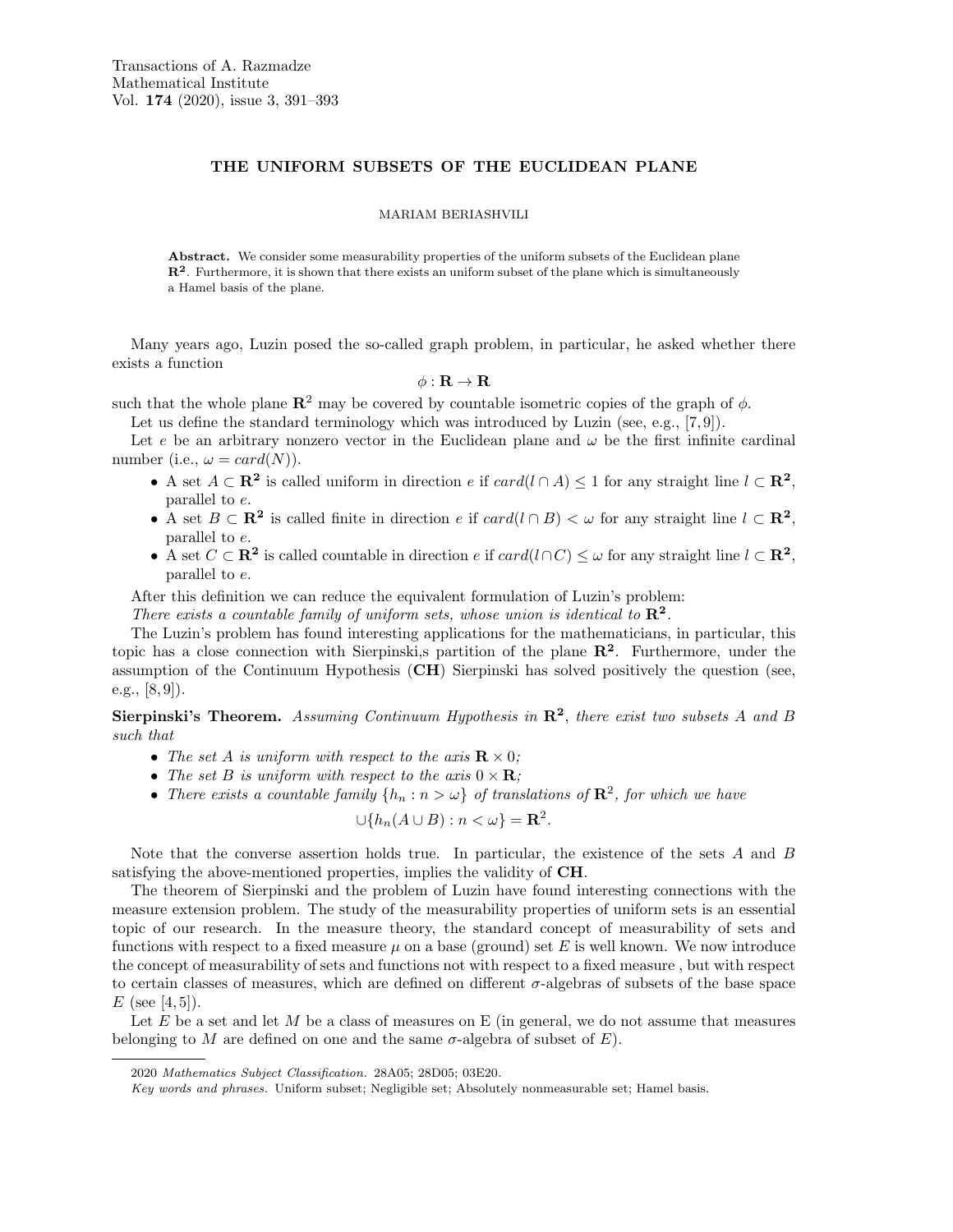- We say that a function  $f: E \to \mathbf{R}$  is absolutely (or universally) measurable with respect to  $M$  if  $f$  is measurable with respect to all measures from  $M$ .
- We say that a function  $f: E \to \mathbf{R}$  is relatively measurable with respect to M if there exists at least one measure  $\mu$  from M such that f is  $\mu$ -measurable.
- We say that a function  $f: E \to \mathbf{R}$  is absolutely nonmeasurable with respect to M if there exists no measure  $\mu$  from M such that f is  $\mu$ -measurable.

Accordingly, we say that a set  $X \subset E$  is relatively measurable (absolutely measurable, absolutely nonmeasurable) with respect to M if its characteristic function  $\chi_X$  is relatively measurable (absolutely measurable, absolutely nonmeasurable) with respect to M.

**Example 1.** There exists  $\mu$   $\Pi_2$ -invariant extension of the Lebesgue measure  $\lambda_2$  such that all uniform sets in direction of the Oy-axis are measurable with respect to  $\mu$ .

**Example 2.** There exist the A uniform set in direction of the  $Oy$ -axis and the B uniform set in direction of the Ox-axis such that  $A \cup B$  is absolutely nonmeasurable with respect to the class of all Π2-invariant extensions of the two-dimensional Lebesgue measure.

Let  $M(\mathbf{R}^2)$  be a class of all nonzero  $\sigma$ -finite translation invariant measures on  $\mathbf{R}^2$ . A set  $X \subset \mathbf{R}^2$ is called negligible with respect to  $M(\mathbf{R}^2)$  if these two conditions are satisfied for X:

- there exists a measure  $\nu \in M(\mathbf{R}^2)$  such that  $X \in dom(\nu)$ ;
- for any measure  $\mu \in M(\mathbf{R}^2)$ , the relation  $X \in dom(\mu)$  implies the equality  $\mu(X) = 0$ .

A set  $X \subset \mathbf{R}^2$  is called *absolutely negligible* with respect to  $M(\mathbf{R}^2)$  if for every measure  $\mu \in M(\mathbf{R}^2)$ , there exists a measure  $\mu' \in M(\mathbf{R}^2)$  such that the relations

$$
\mu' \text{ extends } \mu, Y \in \text{dom}(\mu'), \mu'(Y) = 0
$$

hold true.

Let us notice that any  $\mathbb{R}^2$ -absolutely negligible set is also  $\mathbb{R}^2$ -negligible, but the converse assertion fails to be valid.

Example 3. In 1914, Mazurkiewicz presented a transfinite construction to show that there exists a point subset M of the Euclidean plane  $\mathbb{R}^2$  such that every straight line in the plane meets M at exactly two points. After his result it is natural to say that a set  $Z \subset \mathbb{R}^2$  is a Mazurkiewicz subset of  $\mathbb{R}^2$  if  $card(Z \cap l) = 2$  for every straight line l lying in  $\mathbb{R}^2$ . The above definition immediately implies that for any nonzero vector  $e \in \mathbb{R}^2$ , the Mazurkiewicz set Z is finite in direction e. If  $M \subset \mathbb{R}^2$  is finite in some direction l, then M is negligible with respect to the class  $M(\mathbf{R}^2)$ . In particular, every Mazurkiewicz set is negligible with respect to the same class of measures.

**Example 4.** By the definition, a Hamel basis for  $\bf{R}$  is any of its bases construed as a vector space over Q. It is a well-known fact that in the theory  $\mathbf{ZF}+\mathbf{DC}$ , where DC denotes the so-called Axiom of Dependent Choice, the existence of a Hamel basis implies the existence of a subset of R, nonmeasurable in the Lebesgue sense. Moreover, every Hamel basis of the space  $\mathbb{R}^n$  is an absolutely negligible subset of  $\mathbf{R}^n$ .

We recall that a subset X of  $\mathbb{R}^n$  is  $\lambda_n$ -thick (or  $\lambda_n$  massive) in  $\mathbb{R}^n$  if for each  $\lambda_n$ -measurable set  $Z \subseteq \mathbf{R}^n$  with  $\lambda_n(Z) > 0$ , we have

 $X \cap Z \neq \emptyset$ .

In other words, X is  $\lambda_n$ -thick in  $\mathbb{R}^n$  if and only if the equality

$$
(\lambda_n)_*(\mathbf{R}^\mathbf{n}\setminus \mathbf{X})=\mathbf{0}
$$

is satisfied.

**Example 5.** In the  $\mathbb{R}^n$  Euclidian space, there exists the set Y such that: (i) Y is finite in direction of any  $e \in \mathbb{R}^n$  vector. (ii)There exists a countable family  $\{h_n : n > \omega\}$  of translations of  $\mathbb{R}^n$  for which the intersection of sets  $(h_k(Y))_k \in N$  is  $\lambda_n$ -thick (massive) set in  $\mathbb{R}^n$ .